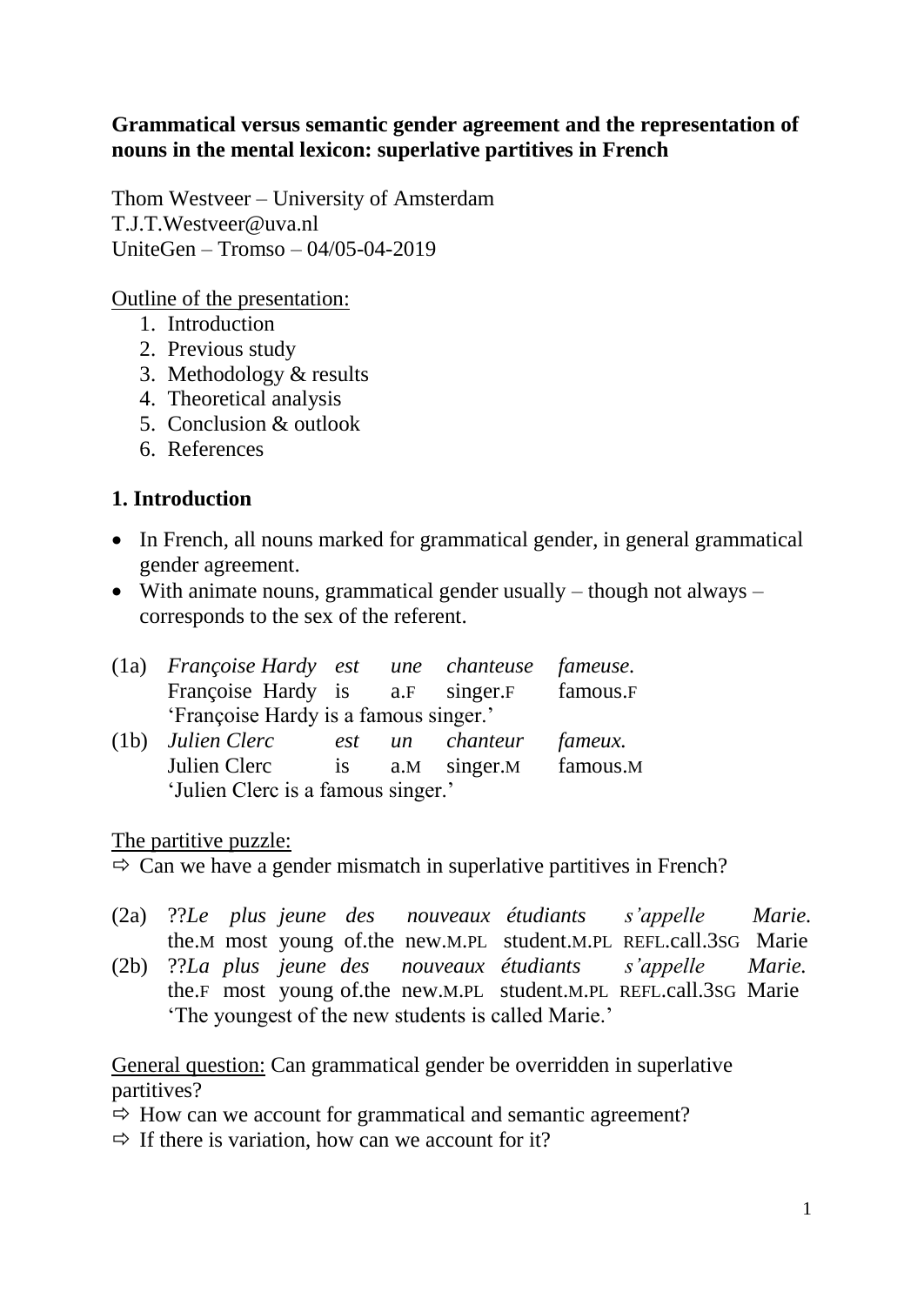#### **2. Previous study**

Sleeman & Ihsane (2016)

 $\Rightarrow$  Acceptance of mismatch depends on type of animate noun.

- (3) *La plus grande/\*Le plus grand de ces sentinelles* the.F most tall.F the.M most tall.M of these guard.F.PL 'The tallest of these guards'
- (4) *La plus intelligente de mes anciens élèves* the.F most intelligent.F of my.PL former.M.PL pupil.M.PL 'The most intelligent of my former students'
- (5) \*?*La plus intelligente de mes anciens étudiants* the.F most intelligent.F of my.PL former.M.PL student.M.PL 'The most intelligent of my former students'

Classification of French animate nouns:

| <b>Noun</b> | <b>Examples</b>     |                   | <b>Mismatch</b> in |
|-------------|---------------------|-------------------|--------------------|
| class       |                     |                   | <i>partitives</i>  |
| Class A     | Suppletive forms:   |                   | No (not tested)    |
|             | le frère            | la soeur          |                    |
|             | 'the brother'       | 'the sister'      |                    |
| Class B     | Stem/Suffix change: |                   | Sometimes          |
|             | le chanteur         | la chanteuse      | (accepted by some) |
|             | 'the.M singer.M'    | 'the.F singer.F'  | informants)        |
|             | un étudiant         | une étudiante     |                    |
|             | 'a.M student.M'     | 'a.F student.F'   |                    |
| Class C     | Determiner change:  |                   | Accepted by        |
|             | le ministre         | la ministre       | informants         |
|             | the M minister'     | 'the.F. minister' |                    |
| Class D     | Fixed-gender forms: |                   | No (not tested)    |
|             | la sentinelle       | le génie          |                    |
|             | 'the.F guard'       | 'the.M genius'    |                    |

*Table 1 – Noun classification of Sleeman & Ihsane (2016)*

- Judgements based on a limited number of (Swiss) French informants.
- Only limited number of nouns (classes  $B & C$ ) checked.
- $\Rightarrow$  More systematic investigation needed: does the theoretical analysis still hold?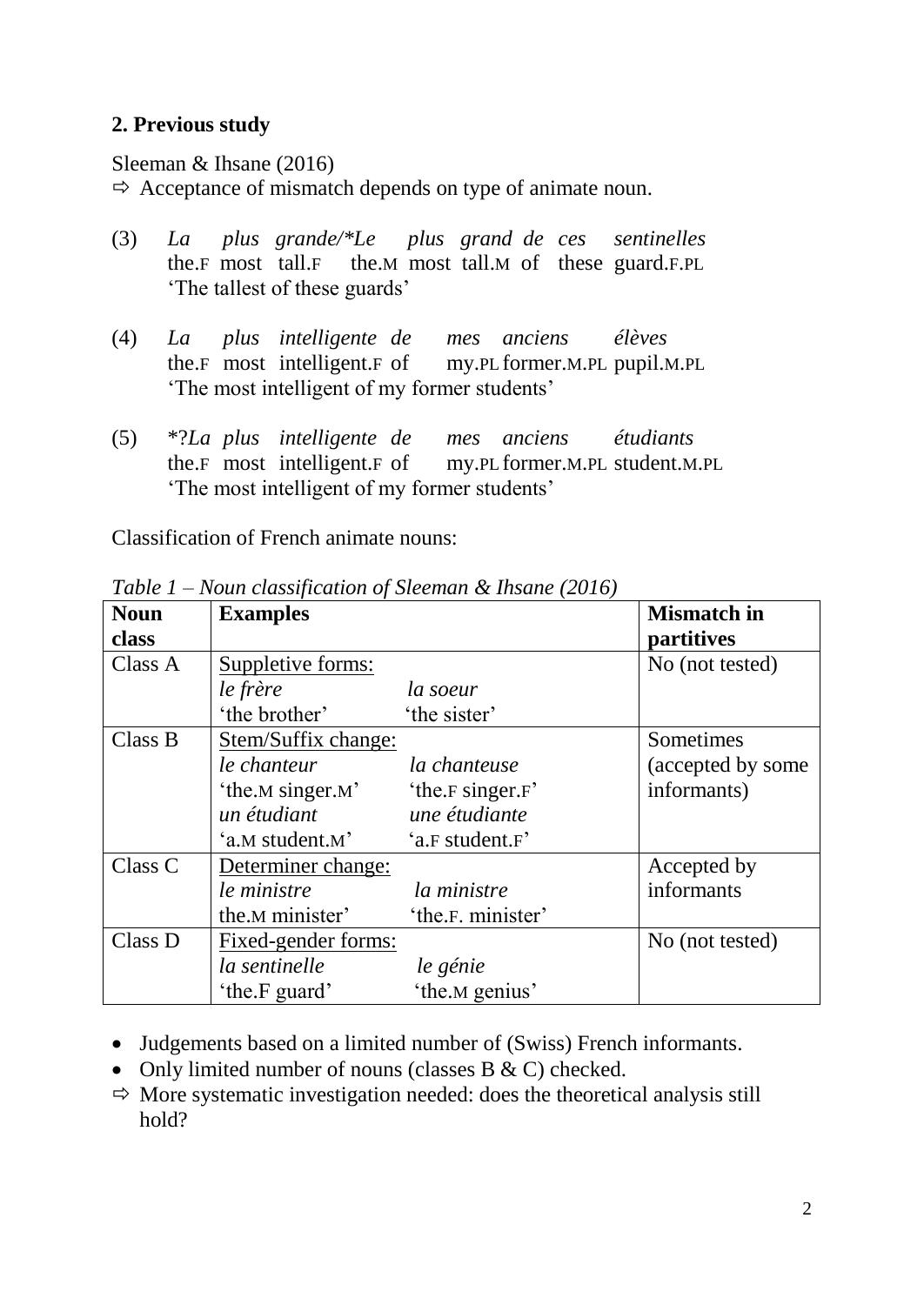# **3. Methodology & results**

Methodology: Grammaticality Judgement Task.

- Online task, submitted to 70 native speakers of French (from France).
- 80 sentences judged on a 5-point scale  $(5 = \text{grammatical})$ .
- 41 superlative partitives; 13 different animate nouns of classes B, C and D.
- Sentence pairs with/without gender mismatch (13/13) and control sentences (15), presented in random order.



# Results:

Average judgements for sentence pairs with semantic and grammatical agreement for each of the noun classes (*figure 1*):

- Class D: sentences without mismatch judged significantly better than sentences with mismatch.
- Class C: sentences with mismatch judged significantly better than sentences without mismatch.
- Class B: no significant difference between sentences with and without mismatch, although sentences with mismatch judged slightly better.
- $\Rightarrow$  Corresponds to agreement patterns reported by Sleeman & Ihsane (2016).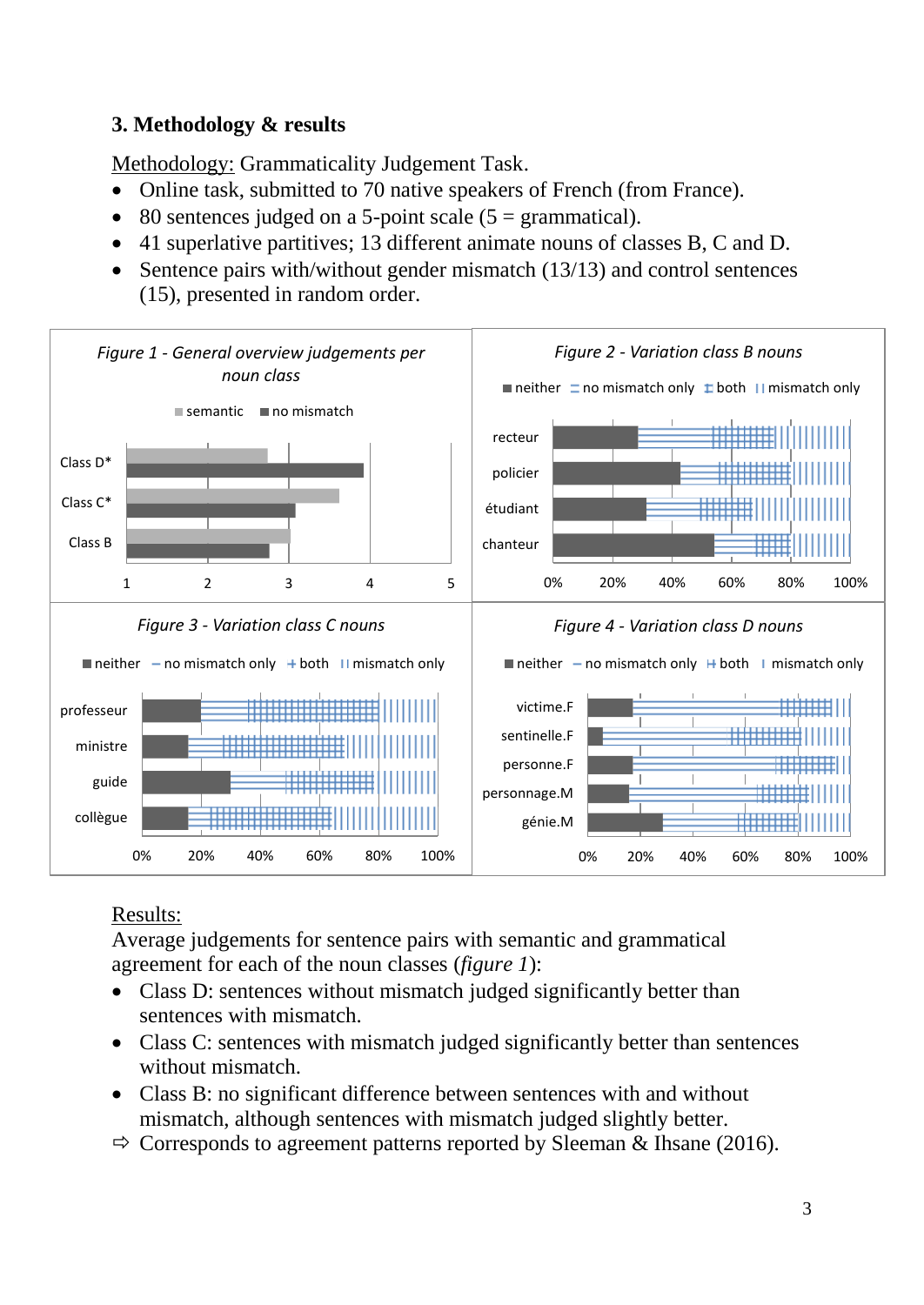However, the results also exhibit a lot of variation (*figure 2-4*):

- Variation between individual nouns within a noun class.
- Variation between participants.
- $\Rightarrow$  We calculated for each sentence pair how many participants accepted (judged as 4 or 5) or rejected (judged as 1, 2 or 3) the sentence:

## Noun class internal variation:

Class B nouns (especially *chanteur* and *policier*): relatively high percentage of participants do not accept either one of the sentences (with or without mismatch).

- $\Rightarrow$  Participants prefer the use of a feminine set noun (6), even though in this case the set noun does not refer to the entire group of females and males (only to the females).
- (6) *La plus jeune des chanteuses présentes est F. Hardy.* the.F most young of.the singer.F.PL present.F.PL is F. Hardy 'The youngest of the singers present is Françoise Hardy.'

# **4. Theoretical analysis**

Apparently, in some cases grammatical gender can be overridden in the outer DP of a superlative partitive, but:

- Variation between speakers.
- Variation between noun classes.
- Variation within noun classes.

Can we provide a theoretical analysis that covers both the general patterns and the variation?

- $\Rightarrow$  The solution could lie in the mental lexicon.
- $\Rightarrow$  Differences in encoding of grammatical gender.

The structure of superlative partitives: two-noun analysis.

 $\Rightarrow$  Outer DP contains unpronounced copy of inner DP's noun. (Cf. e.g. Sleeman & Ihsane 2016; Cardinaletti & Giusti 2006; Sleeman & Kester 2002)

(7) **outer DP** (subset) **inner DP** (set) [*?La.*F*/?Le*.M *plus jeune ministre* [*des nouveaux.*M *ministres*.M] *est Marie.*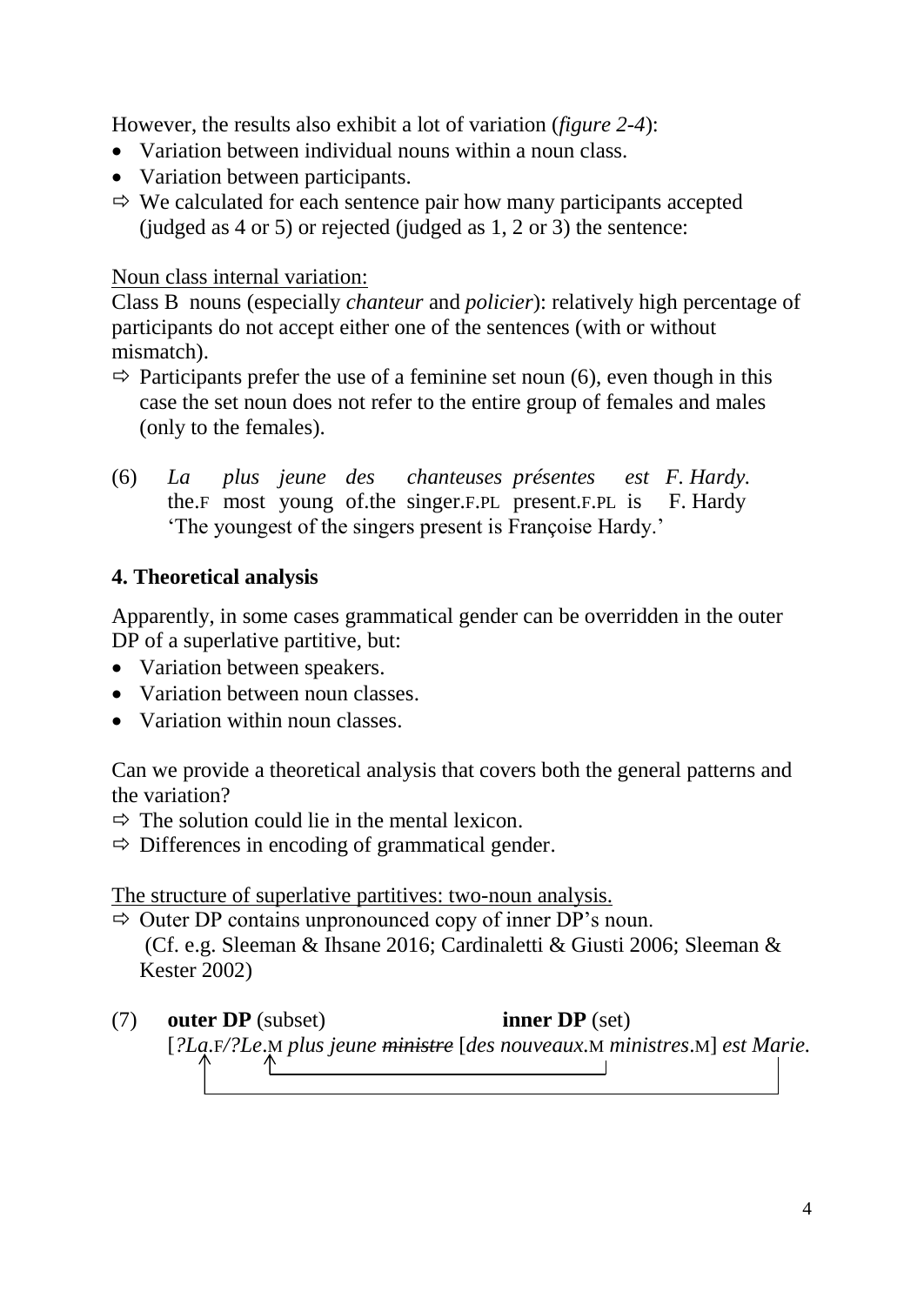Theoretical assumptions, building forth on Sleeman & Ihsane (2016):

- With animate nouns, distinguish grammatical and semantic gender.
- Grammatical gender is stored on the noun in the mental lexicon and is uninterpretable.
- Semantic gender is encoded on a Gender Phrase (only with animate nouns)
- Semantic gender is interpretable with class A, class B and class C nouns, but uninterpretable with class D nouns.
	- The operation Agree only deals with valuation, not with interpretability, the presence of uninterpretable features does not cause the derivation to crash (following Legate 2002).
	- Interpretability and valuation of features are two distinct things: uninterpretable features are not necessarily unvalued and vice versa (following Pesetsky & Torrego 2007).



Our approach: All nouns are marked for grammatical gender in the lexicon:  $\Rightarrow$  Not only as masculine [u: m] or feminine [u: f]...

- $\Rightarrow$  ... but also as common masculine [u: c, m] or common feminine [u: c, f].
- $\Rightarrow$  The latter ([u: c, m] and [u: c, f]) present less specified grammatical gender.

Based on the concept of a gender feature hierarchy (cf. Harley & Ritter 2002):

- $\bullet$  common = underspecified gender
- masculine + feminine = specified gender



*Table 2 – Extended noun classification*

| <b>Noun</b> | <b>Example</b>       | <b>Grammatical   Remarks</b> |                       |
|-------------|----------------------|------------------------------|-----------------------|
| class       |                      | gender                       |                       |
| Class A     | frère<br>'brother.M' | [u: m]                       | Grammatical agreement |
|             |                      |                              |                       |
|             | soeur                | [u: f]                       |                       |
|             | 'sister.F'           |                              |                       |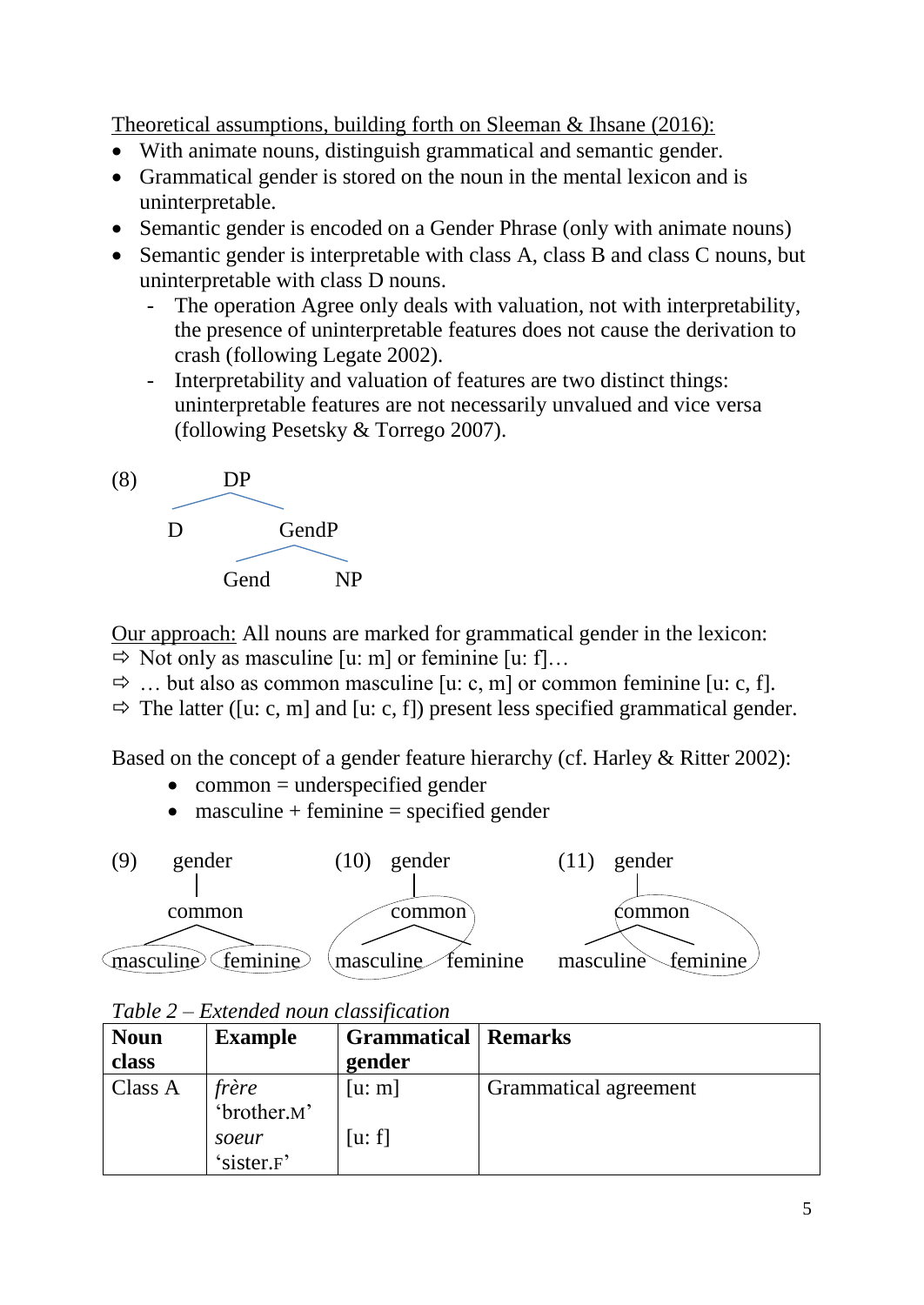| Class B | étudiant      | [u: c, m] | If speaker does not allow semantic  |  |
|---------|---------------|-----------|-------------------------------------|--|
|         | 'student'     |           | agreement, noun marked as [u: m]    |  |
|         | étudiante     | [u: f]    | Always [u: f], since the feminine   |  |
|         | 'student.F'   |           | form can only refer to females      |  |
| Class C | ministre      | [u: c, m] | If speaker does not allow semantic  |  |
|         | 'minister'    |           | agreement, noun marked as [u: m]    |  |
|         |               |           | (and/or [u: f])                     |  |
| Class D | sentinelle    | [u: f]    | If speaker allows semantic          |  |
|         | 'guard.F'     |           | agreement, noun marked as [u: c, f] |  |
|         | personnage    | [u: m]    | If speaker allows semantic          |  |
|         | 'character.M' |           | agreement, noun marked as [u: c, m] |  |

 $\Rightarrow$  There can be variation within the noun classes (i.e. nouns belonging to the same noun class can be marked for grammatical gender differently).

The idea of having underspecified gender (next to specified masculine and feminine) for our animate nouns is supported by developments in French dictionaries (cf. Westveer, Sleeman & Aboh 2018):

- $\Rightarrow$  Coding of gender on nouns in different editions of the *Petit Robert*.
- $\Rightarrow$  Recent editions: many nouns marked as 'noun', no gender specification.

| Petit Robert (1977)         |                | Petit Robert (2016) |               |  |
|-----------------------------|----------------|---------------------|---------------|--|
| noun                        | coding         | noun                | coding        |  |
| <i>ministre</i> 'minister'  | masculine noun | ministre            | noun          |  |
| <i>professeur</i> 'teacher' | masculine noun | professeur          | noun          |  |
| sentinelle 'guard'          | feminine noun  | sentinelle          | feminine noun |  |

*Table 3 – Coding of grammatical gender*

Returning to the superlative partitives:

- $\Rightarrow$  Noun marked as  $[m]$  or  $[f]$  in mental lexicon... … grammatical agreement in partitive.
- $\Rightarrow$  Noun marked as  $[c, m]$  or  $[c, f]$  in mental lexicon... … semantic agreement in partitive.

|  |  | (12) La plus jeune des étudiants est Marie.<br>the.F most young of.the student.CM.PL is Marie |  |
|--|--|-----------------------------------------------------------------------------------------------|--|
|  |  | (13) La plus jeune des étudiantes est Marie.<br>the.F most young of.the student.F.PL is Marie |  |
|  |  | (14) Le plus jeune des étudiants est Marie.<br>the.M most young of.the student.CM.PL is Marie |  |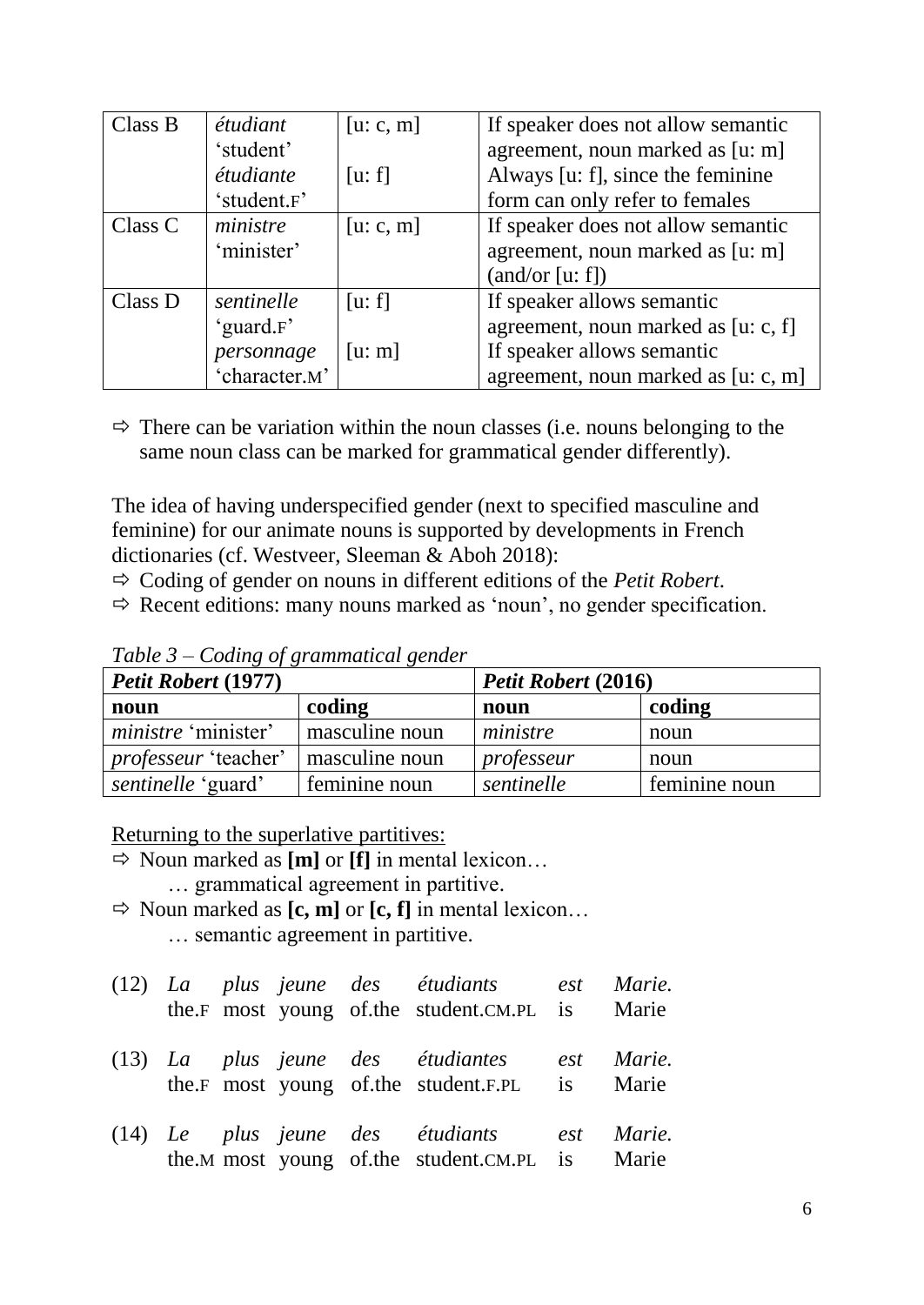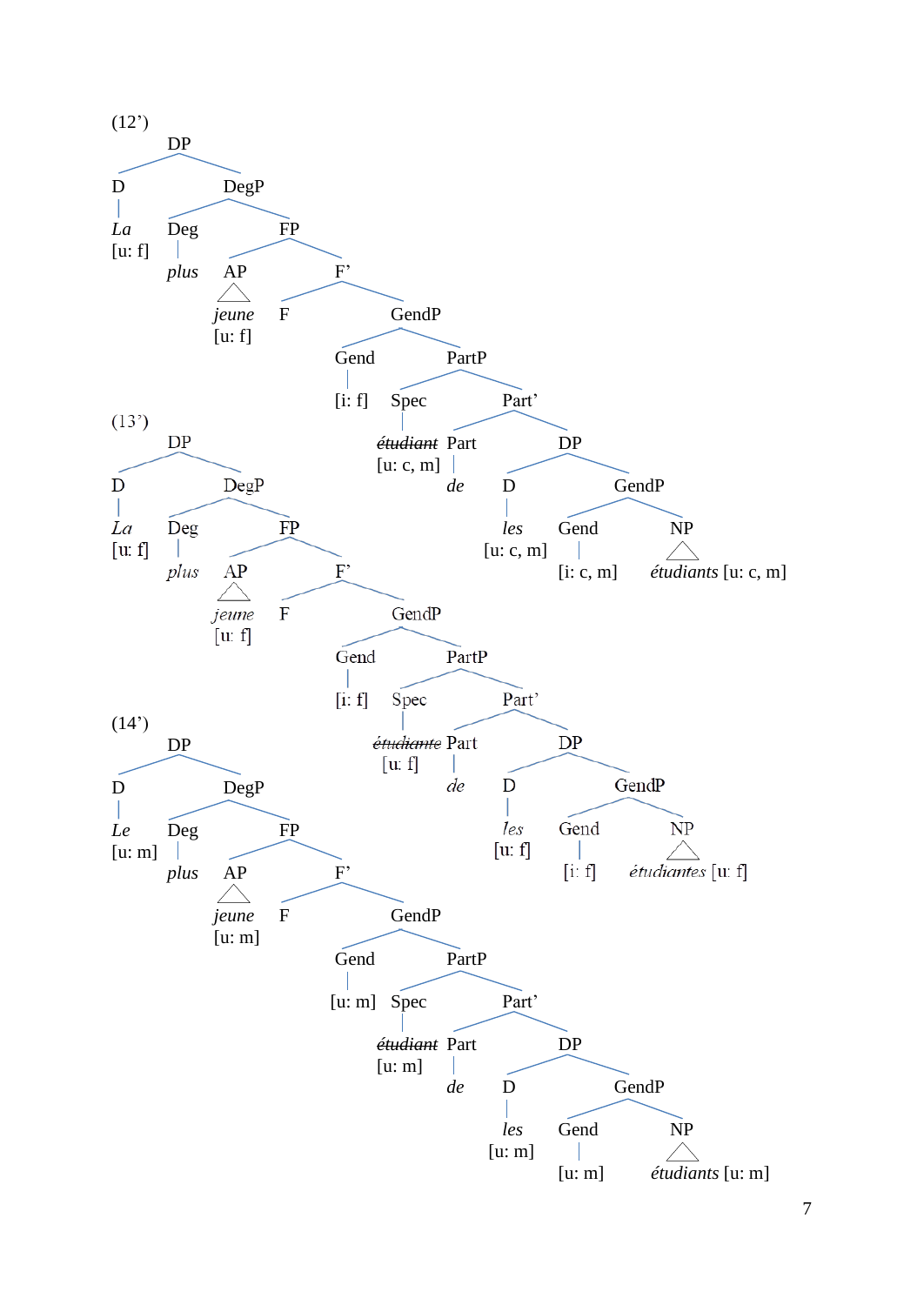- (15) *La plus jeune des sentinelles est Jean-Luc.* the.F most young of.the guard.F.PL is Jean-Luc
- (16) *Le plus jeune des sentinelles est Jean-Luc.* the.M most young of.the guard.F.PL is. Jean-Luc